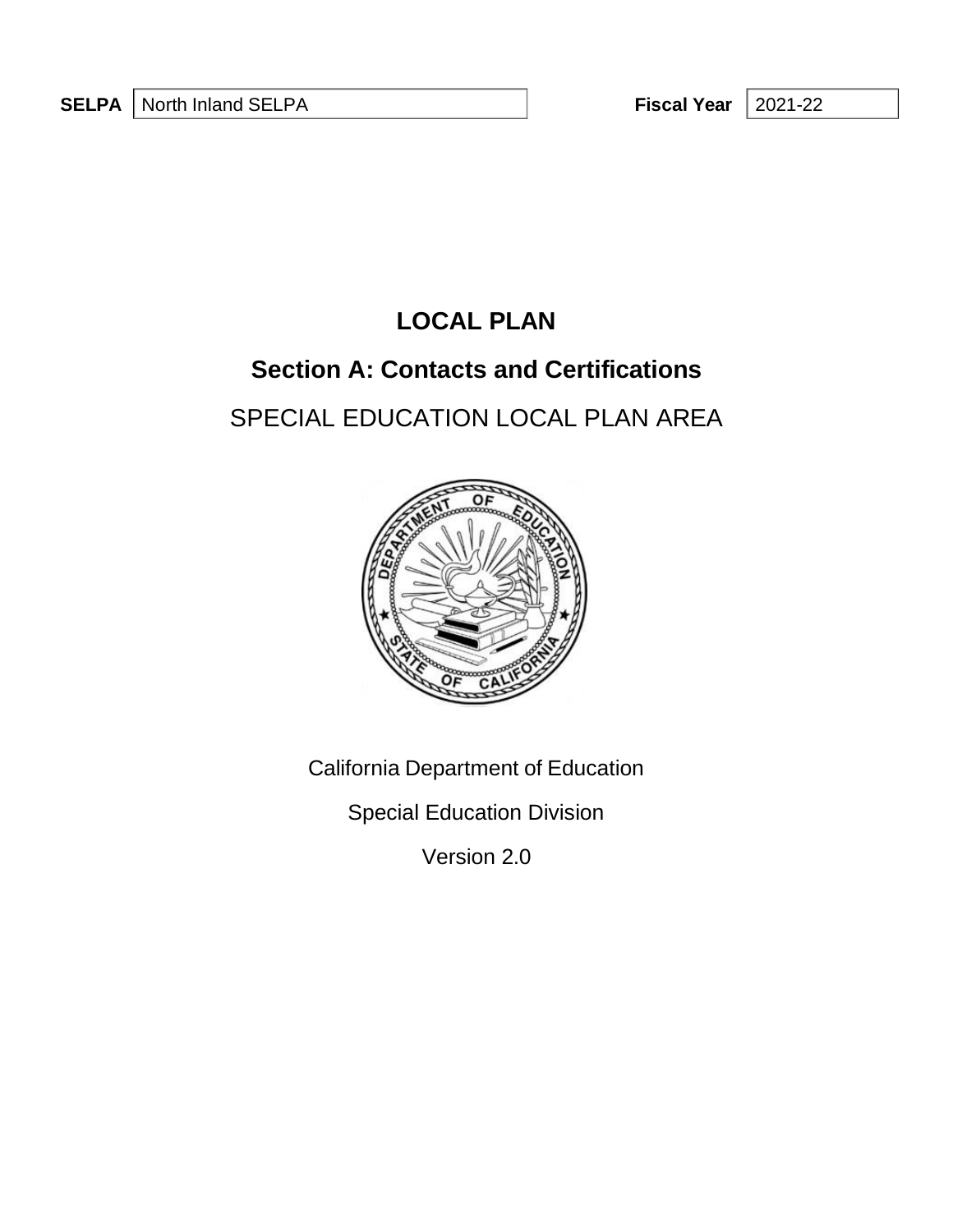| <b>SELPA</b>   North Inland SELPA | <b>Fiscal Year   2021-22</b> |  |
|-----------------------------------|------------------------------|--|
|                                   |                              |  |

## **Contact Information and Certification Requirements**

From the five choices below, check the box that best represents the Special Education Local Plan Area's (SELPA's) planned submission to the CDE:

| $\Box$ Initial Local Plan (new SELPAs only) | Amended Governance and Administration   |
|---------------------------------------------|-----------------------------------------|
| Amended Annual Plan                         | $\Box$ Amended Local Educational Agency |
| $\Box$ Annual Plan                          | $\Box$ Membership                       |

### **Special Education Local Plan Area Contact Information**

Include current contact information for the SELPA administrator and the administrative unit and fiscal agency responsible for the implementation of the local plan.

#### **Special Education Local Plan Area Administrator**

SELPA administrator position changes do not require amendments to the local plan. However, in such cases, new SELPA administrators assume the responsibility for the contents and implementation of the last submitted and approved local plan filed with the California Department of Education (CDE).

| <b>SELPA Contact Information</b> |                           |           |          |           |
|----------------------------------|---------------------------|-----------|----------|-----------|
| <b>SELPA Name</b>                | North Inland SELPA        |           |          |           |
| <b>SELPA Code</b>                | 3703                      |           |          |           |
| <b>Street Address</b>            | 1710 Montecito Road       |           | Zip Code | 92065     |
| City                             | Ramona                    |           | County   | San Diego |
| <b>Administrator First Name</b>  | Jaime                     |           |          |           |
| <b>Administrator Last Name</b>   | Tate-Symons               |           |          |           |
| Email                            | jtate@sdcoe.net           |           |          |           |
| Telephone                        | (760) 307-1658            | Extension |          |           |
| <b>Contact Title</b>             | <b>Executive Director</b> |           |          |           |
| <b>Web Address</b>               | www.sdcoe.net/niser       |           |          |           |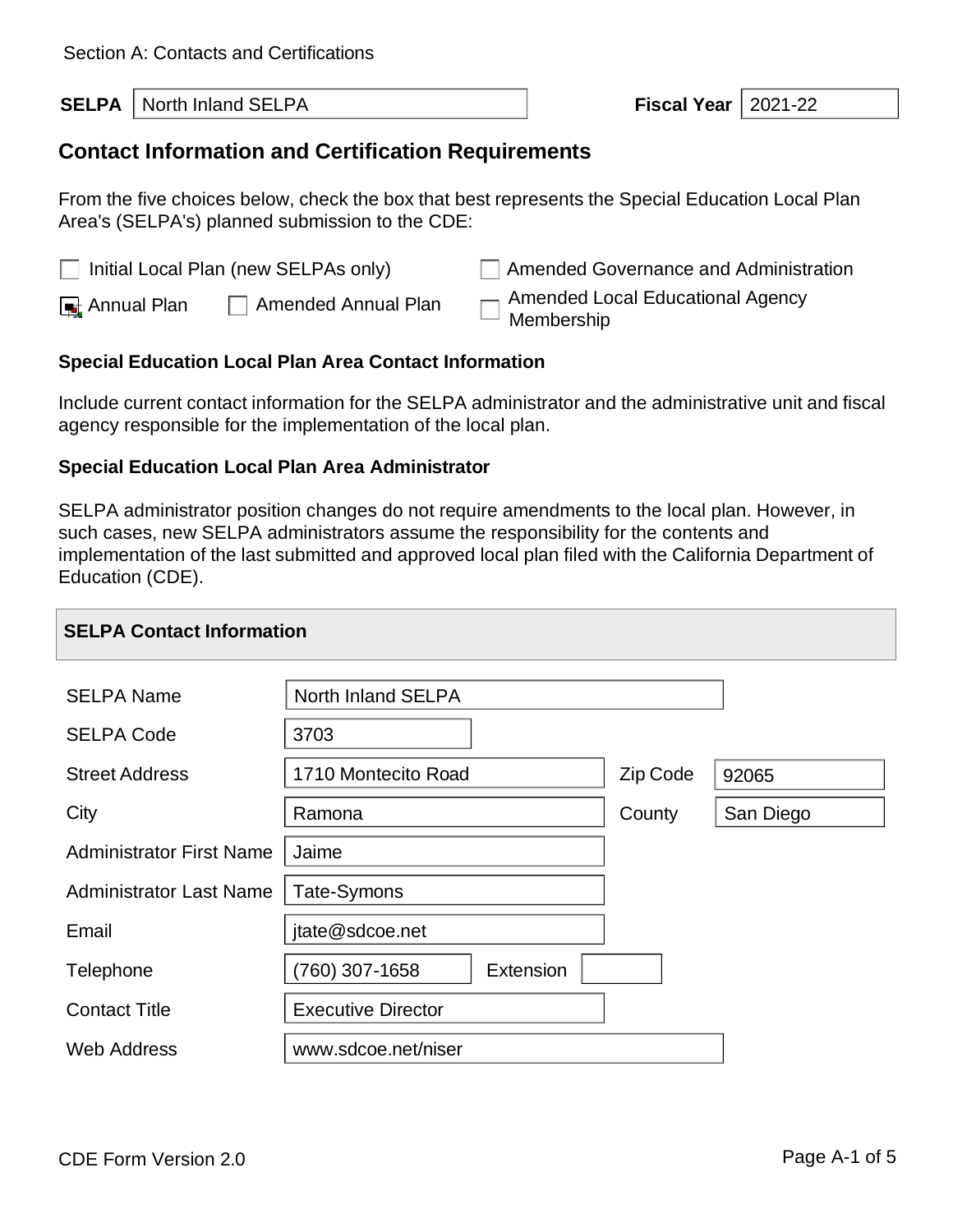**SELPA** North Inland SELPA **Fiscal Year** 2021-22

## **Responsible Local Agency (RLA)/Administrative Unit (AU) Contact Information**

| <b>RLA/AU</b>                    | San Diego County Superintendent of Schools |          |           |
|----------------------------------|--------------------------------------------|----------|-----------|
| <b>Street Address</b>            | 6401 Linda Vista Road                      | Zip Code | 92111     |
| City                             | San Diego                                  | County   | San Diego |
| <b>Superintendent First Name</b> | Last Name<br>Dr. Paul                      | Gothold  |           |
| Email                            | paul.gothold@sdcoe.net                     |          |           |
| Telephone                        | Extension<br>858-295-6640                  |          |           |
| <b>Web Address</b>               | www.sdcoe.net                              |          |           |

#### **Special Education Local Plan Agency Review Requirements**

#### *Community Advisory Committee*

The SELPA must provide the local plan Governance and Administration component (Section B) to the Community Advisory Committee (CAC) for review. The CAC must be provided with at least 30 days to conduct this review.

The local plan was provided to the CAC for review on what date Nov 18, 2020

#### *County Office of Education*

*(California Education Code* (*EC*) sections 56140, 56195.1(c), and 56205)

Within 45 days, the County Office of Education (COE), or COEs (as applicable) must approve or disapprove any proposed initial local plan submitted by a local educational agency (LEA) or group of LEAs within the county or counties, and any amendment to the Governance and Administration element thereafter.

COE responsible for approving the Local Plan is the

San Diego County Office of Education

The local plan was submitted to the COE on what date

May 10, 2021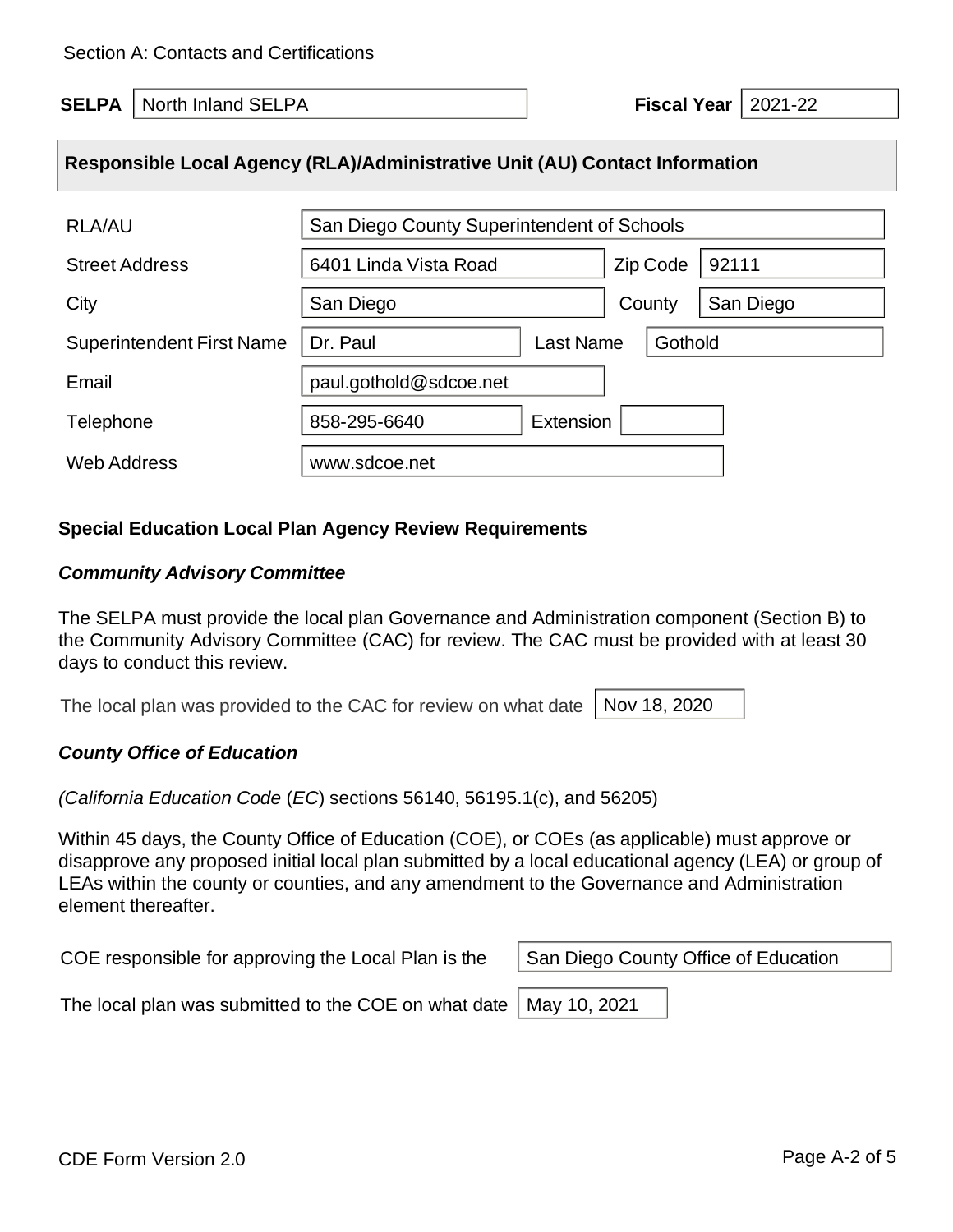**SELPA** North Inland SELPA **Fiscal Year** 2021-22

#### **Public Hearing Requirements**

#### *Local Educational Agency*

Annual Budget and Service Plans (Sections D, E, and Attachments)

LEAs participating in a SELPA's governance structure are not required to convene a separate public hearing for the adoption of the Annual Budget and Service Plans. However, LEAs must post PH notices at each school site with information related to the SELPA's PH for the adoption of the Annual Budget Plan, and/or Annual Service Plan at least 15 days before the hearing. Evidence of the posting should be maintained and made available upon request by the CDE.

### *Special Education Local Plan Area*

Annual Budget and Services Plans (Sections D, E, and Attachments)

A PH notice for the adoption of the Annual Budget and/or Annual Service Plan(s) shall be posted at least 15 days before the hearing.

| Annual Budget Plan PH Posting Date   | May 5, 2020  |
|--------------------------------------|--------------|
| Annual Budget Plan PH Date           | May 21, 2020 |
| Annual Services Plan PH Posting Date | May 5, 2020  |
| <b>Annual Services Plan PH Date</b>  | May 21, 2020 |

## **Submitting the Local Plan to the California Department of Education**

#### **STEP 1:**

Section A is required when submitting any and all local plan sections to the CDE for approval.

## **STEP 2:**

Select the radio button and check-box that represents whether the SELPA's organization is a single-LEA, or multiple-LEA structure; and the membership participation (including charter schools, COEs, and whether the SELPA meets the criteria for a small and sparse SELPA).

## **Single-LEA Multiple-LEAs**

**□ Charter Schools Only** 

LEAs Only (including Charter LEAs)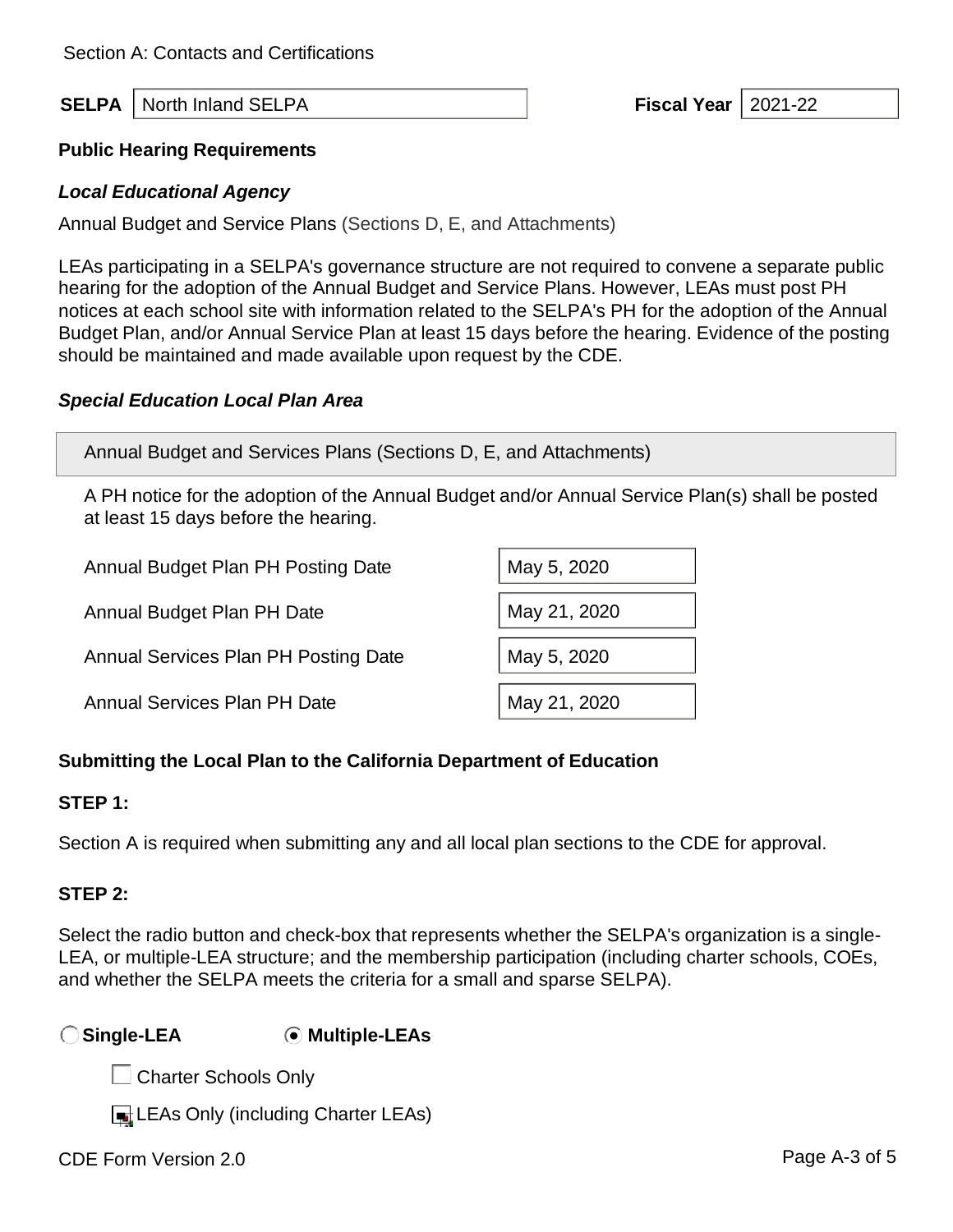**SELPA** North Inland SELPA **Fiscal Year Fiscal Year** 2021-22

 $\Box$ COE/LEA

Small and Sparse (EC sections 56211 through 56212)

## **STEP 3:**

Is the local plan component (Governance and Administration, Annual Budget Plan, or Annual Service Plan) an amendment to a previously submitted plan?

 $\odot$  Yes  $\odot$  No If "Yes," enter the fiscal year of the previously approved plan

2020-21

## **STEP 4:**

Include the agency, name, and title of the participants who collaborated in the development of the local plan sections. Select the "Add" button to insert a new row and the "-" button to delete the corresponding row.

| $\sum_{i=1}^{n}$ | Agency                 | <b>First and Last Name</b> | <b>Title</b>        | <b>Section</b>           |
|------------------|------------------------|----------------------------|---------------------|--------------------------|
|                  | <b>SELPA</b>           | Jaime Tate-Symons          | Administrator       | <b>All Sections</b>      |
|                  | <b>SELPA</b>           | <b>Audrey Weed</b>         | Administrator       | <b>Multiple Sections</b> |
|                  | <b>SELPA</b>           | Kris Knudsen               | <b>CAC Member</b>   | <b>All Sections</b>      |
|                  | <b>Escondido Union</b> | <b>Kelly Prins</b>         | Administrator       | <b>Multiple Sections</b> |
|                  | <b>Julian Union</b>    | <b>Dustin Michel</b>       | <b>CAC Member</b>   | <b>Multiple Sections</b> |
|                  | Julian High            | <b>Patrick Hefflin</b>     | Administrator       | <b>Multiple Sections</b> |
|                  | Ramona Unified         | Eileen L Highley           | Administrator       | <b>Multiple Sections</b> |
|                  | Valley Center-Pauma    | Doyan Howard               | Administrator       | <b>Multiple Sections</b> |
|                  | <b>Warner Unified</b>  | James Proby                | Special Ed. Teacher | <b>Multiple Sections</b> |
|                  | <b>Warner Unified</b>  | <b>Christi Feezell</b>     | General Ed. Teacher | <b>Section B</b>         |
|                  | <b>Warner Unified</b>  | Dena Konoke                | Parent              | <b>Section B</b>         |
|                  | <b>SELPA</b>           | Kay Pugh                   | Finance             | <b>Multiple Sections</b> |
|                  | <b>Escondido Union</b> | Meggan Lokken              | Administrator       | <b>Multiple Sections</b> |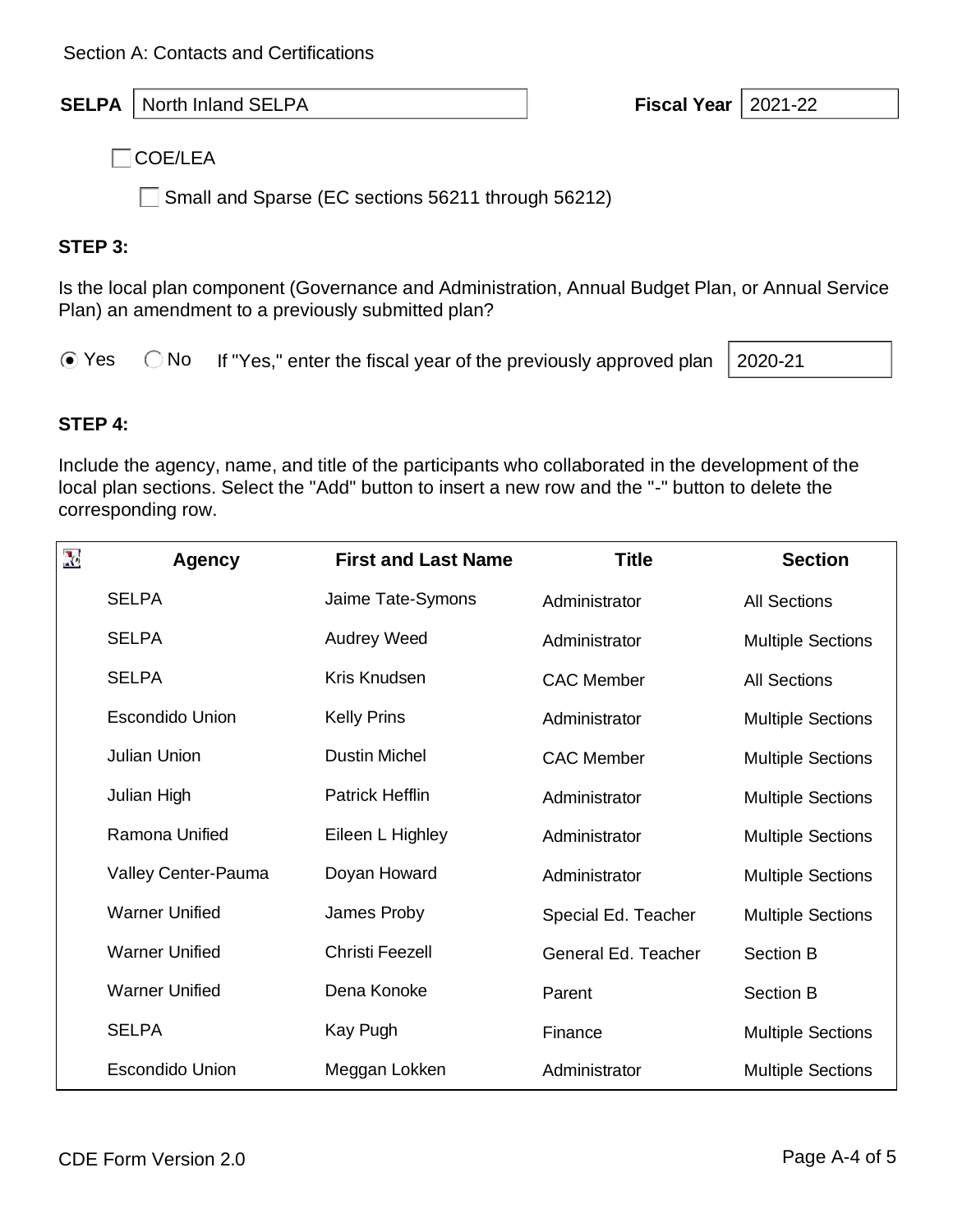**SELPA** North Inland SELPA **Fiscal Year** 2021-22

#### **STEP 5:**

Select the check box to indicate which of the five certifications are being submitted. Include the total number of each type of certification being submitted.

| Certification 1 | Number Submitted   1        |    |
|-----------------|-----------------------------|----|
| Certification 2 | Number Submitted   1        |    |
| Certification 3 | Number Submitted   1        |    |
| Certification 4 | Number Submitted $\sqrt{2}$ |    |
| Certification 5 | Number Submitted            | 10 |

#### **STEP 6:**

Make sure all applicable certifications are signed electronically and are attached to this pdf.

#### **STEP 7:**

Electronically submit the completed section(s) to the CDE at **SELPALocalPlan@cde.ca.gov.** SELPAs may individually email the corresponding Sections (B, D, E), and the Attachments file to the CDE in the same manner. Or, SELPA may attach all files to a single email.

**IMPORTANT:** Include the SELPA name, "Local Plan" and the Sections (A, B, D, E, and/or Attachments) being submitted in the "Subject" line of all emails sent to the CDE.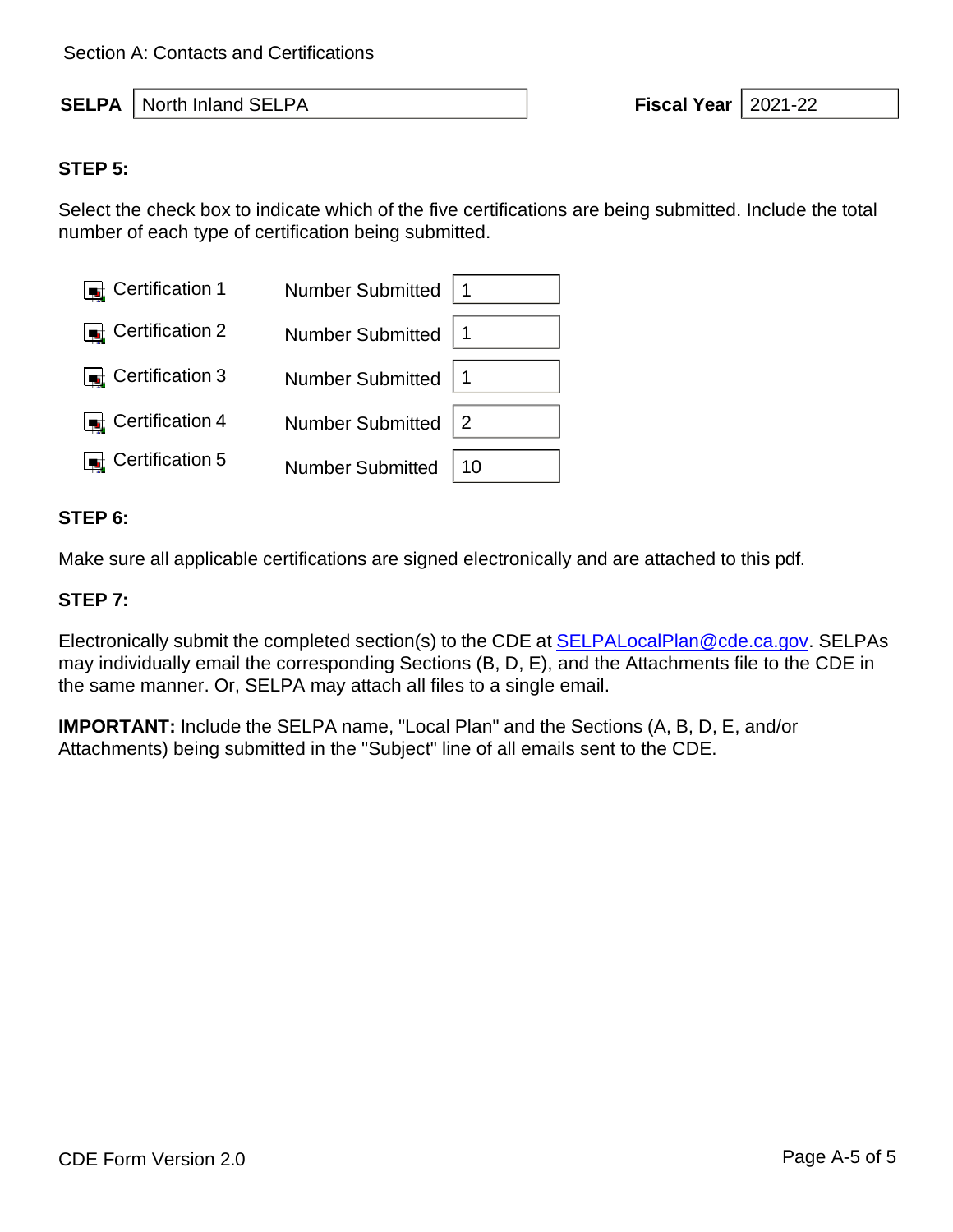**SELPA** North Inland SELPA **Fiscal Year** 1 2021-22

## **Certification 1: Governance and Administration**

Certification 1 is required for an initial Section B submission to the CDE, and each subsequently amended submission.

I certify the attached Governance and Administration local plan section has been adopted at LEA public hearings by the represented local board(s) (LEA/county) and is the basis for the operation and administration of special education programs. I further assure the agency(ies) represented herein will meet all applicable requirements of state and federal laws, regulations, and state policies and procedures, including compliance with the Individuals with Disabilities Education Act (IDEA), Title 20 of *United States Code* (*USC*) 1400 et seq., implementing regulations under Title 34 *Code of Federal Regulations* (34 *CFR*) Parts 300 and 303, 29 *USC* 705 (20) and 794-794b, the Federal Rehabilitation Act of 1973 as amended, the provisions of the California *EC* Part 30, and Chapter 3 Division 1 of Title 5 of the *California Code of Regulations* (5 *CCR*)*.* Copies of all interagency agreements have been attached to the Governance and Administration section of the local plan.

I further certify written agreements have been developed and entered into by LEAs participating in the local plan. Such agreements include, but are not limited to all provisions pursuant to *EC* Section 56195.7.

Web address where the SELPA local plan, including all sections, is posted.

[www.sdcoe.net/niser](http://www.sdcoe.net/niser)

**Paul Gothold, Ed.D.**  $\sum_{\text{Data: 2021.05.17.14.31.39.07.00}}$ 

Digitally signed by Paul Gothold, Ed.D.<br>Date: 2021.05.17 14:31:39 -07'00'

RLA/AU Authorized Agent **Date** Date

 $\mathsf{Brian}$  Digitally signed by Brian Duffy

Date: 2021.04.07 08:55:56 -07'00' Apr 7, 2021

Local Governance Council Chairperson Date

| Jaime Tate-Symons | Digitally signed by Jaime Tate-Symons<br>Date: 2021.04.19 11:57:56 -07'00' |  |  |
|-------------------|----------------------------------------------------------------------------|--|--|
|                   |                                                                            |  |  |

SELPA Administrator Date